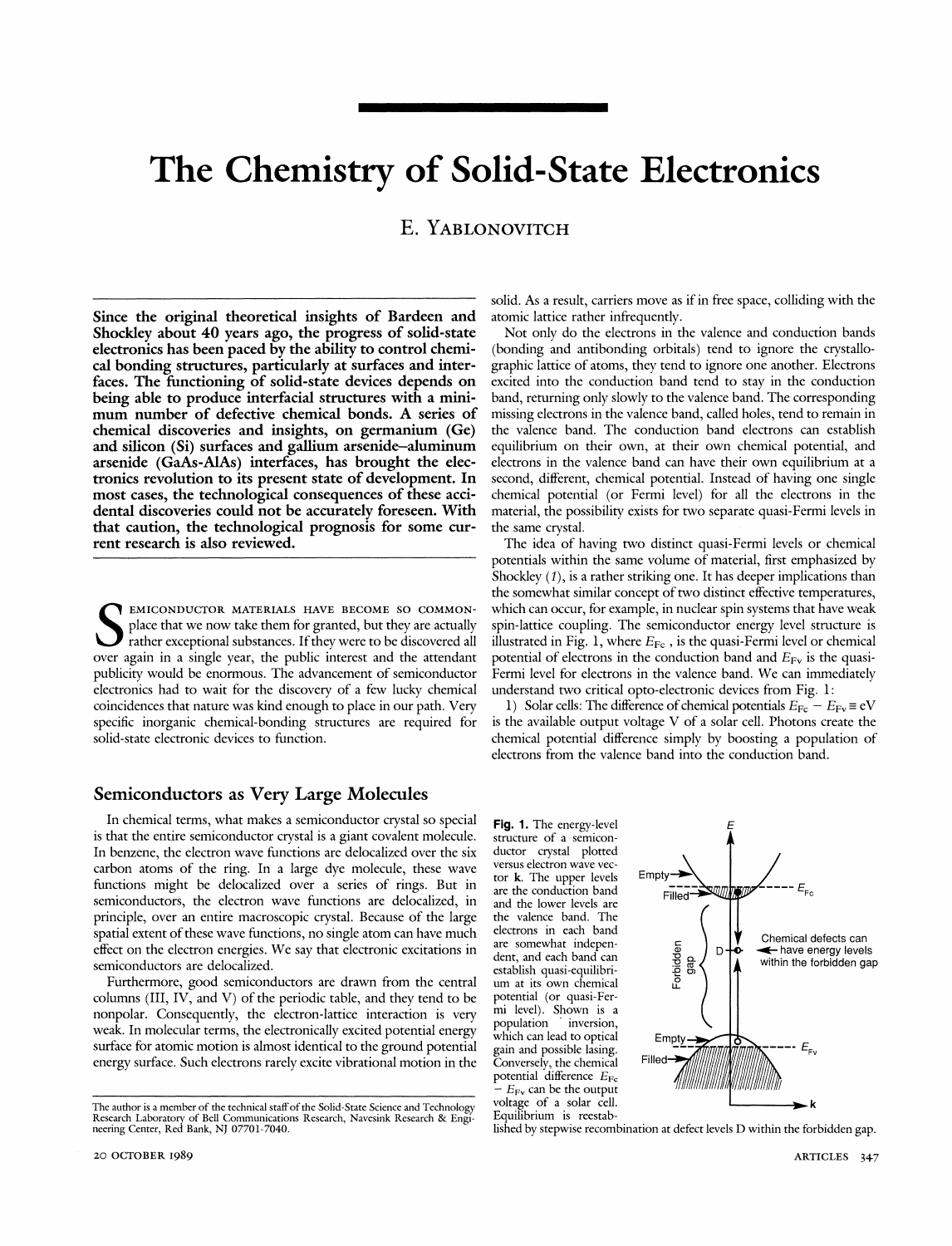2) Lasers: The valence band states above  $E_{Fv}$  are essentially (2) empty, and the states below  $E_{\text{Fc}}$  are essentially filled. Directly and naturally this permits a population inversion, which is the principle by which lascrs operate.

These two functions are the inverse of one another: the semiconductor laser converts electricity into light, and the solar cell converts light into electricity.

The possibility of two separate electronic equilibria (quasi-Fermi levels) requires a very slow decay of electrons from the conduction band back into the valence band (electron-hole recombination). Again, the very weak electron-lattice coupling resulting from the large delocalized wave functions in nonpolar materials is important here. Recombination requires getting rid of the band-gap energy of  $\geq 1$  eV. If this were to occur as nonradiative processes involving lattice motion, 20 or 30 phonons would have to be emitted. The weak electron-lattice coupling makes this an extremely unlikely (actually vanishingly improbable) event. In contrast, in organic molecules decay by nonradiative recombination is sufficiently likely to occur that it is given the name "internal conversion."

In fact, nonradiative recombination does occur in semiconductors, but primarily as a result of chemical defects that introduce new energy levels into the forbidden gap. These defect levels act as stepping stones, permitting conduction electrons to cascade down to the valence band in two steps, emitting smaller numbers of phonons in each step rather than many more in one improbable giant leap. This model of stepwise nonradiative recombination through impurities or other defects is associated with the names of Hall  $(3)$ , and Shockley and Read  $(4)$ . The defects act as electron-hole recombination catalysts, promoting recombination without being consumed themselves.

Thus a major goal of semiconductor materials science has been to create chemically perfect semiconductor structures. Any defects that could disturb the perfect valence bonding structure and allow energy levels to appear in the forbidden gap must be eliminated as far as possible. Although this explains the need for the utmost extrinsic chemical purity, even chemical purity is insufficient. Any intrinsic defects in the most general sense, including broken bonds, selfinterstitials, and vacancies, are also proscribed. In particular, unsaturated chemical bonds on the surface or in the bulk will contribute nonbonding orbitals with unwanted energy levels in the forbidden gap. Fortunately, the rigid, tetrahedrally coordinated semiconductor crystal structures have a tendency to reject both extrinsic and intrinsic defects, which is yet another reason for their technological success.

#### **Chemical Bonding at Semiconductor Surfaces**

Semiconductor surfaces are the most likely location for nonbonding or weakly bonding orbitals to occur. From the very beginning of the semiconductor age, the ability to control chemical bonding structures, particularly at surfaces and interfaces, has paced the progress of solid-state electronics.

The need for surfaces of extremely high chemical quality can be appreciated from Fig. 2A, an original drawing (1) of the first transistor, the point-contact transistor. The emitter point contact emits a cloud of minority carriers (by definition the least dense of the two types, either electrons or holes). These minority carriers undergo a random walk as they try to find the small-area collector point contact (Fig. 2B). If the transistor is to have any significant gain, almost all the minority carriers must be collected. During their random walk, these carriers must pass a gauntlet of defects (labeled D in Fig. 2B) that could catalyze their recombination.

Specifically, an average carrier scatters off the surface thousands of

times before it finally stumbles its way into the collector. If even a tiny fraction of the surface were covered with defects, the carriers would never make it to the collector. It is entirely fortuitous that a Ge surface covered with its natural air-grown oxide has less than 1 part per  $10,000$  of defective chemical bonds on the surface. The unexpected discovery of the Ge point-contact transistor was therefore critically dependent on this accidental chemical property. The experiment would never have succeeded with Si or with any of the semiconductor compounds used today, as the density of chemical defects at interfaces with their air-grown oxides is just too high.

The bulk chemical defect densities that can be tolerated in solidstate electronics range from 1 in  $10^6$  to 1 in  $10^{11}$ , depending on the specific application. Corresponding surface defect densities that can be tolerated range from 1 in  $10^4$  to 1 in  $10^7$ . All of the semiconductor surface atoms must be cleanly saturated with strong covalent bonds, since weak or strained bonds or nonbonding orbitals could introduce energy levels into the forbidden gap. These requirements on semiconductor surfaces and interfaces give rise to a chemical figure-of-merit: We require a surface chemical reaction with 99.99% to 99.99999% yield, which is difficult to achieve. The surface of Ge is unique in that it minimally satisfies this requirement automatically in air. This unanticipated and atypical property permitted the discovery of the first transistor, but the Ge surface could never be further improved.

## The Si-SiO<sub>2</sub> Interface

Beginning in the mid-1950s, Atalla et al. (5) began work on the thermal oxidation of Si. The oxidation recipe was gradually perfected by Deal, Grove, and many others *(6).*Through trial and error, the figure-of-merit for the  $Si-SiO<sub>2</sub>$  interface had been improved to one defective chemical bond in 10<sup>6</sup> by the late 1960s. [The implications were not lost on Grove, who immediately wrote a book (7) and





original drawings of the point-contact transistor from Shockley's 1950 book (1). It shows a diffusion cloud of minority carriers around the emitter point contact. [Reprinted from (1) with  $\widehat{\mathcal{H}}$  in 10<sup>6</sup><br>1 in 10<sup>6</sup><br>Nostrand Reinhold] (**B**) Nostrand Reinhold] **(8)**  The minority carriers must undergo a random walk, passing a gauntlet of defects  $(\tilde{D})$  at which they could recombine, before perhaps finding

their way to the collector point contact. In practice, the surface concentration of defective chernical bonds must be less than **1** in 10,000 for the carriers to have significant probability of finding the collector contact before recombining.

**SCIENCE, VOL. 246**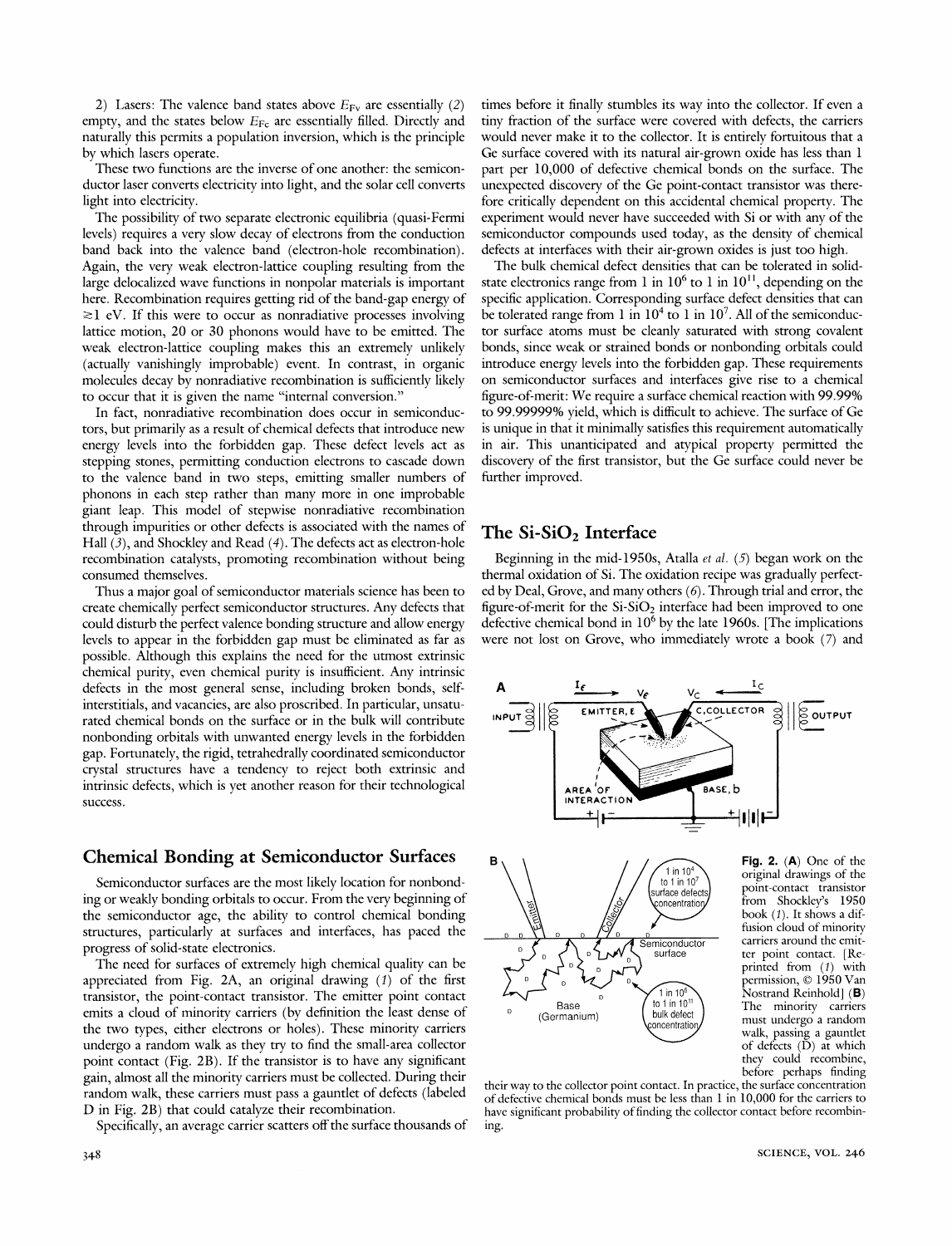ble heterostructure. The chemical bonds, shown as short horizontal stripes at the interface, match up almost perfectly (99.999% saturated). The wave function  $\psi(x)$  is sandwiched in at the potential barrier formed by the AlAs and is<br>
never exposed to the different experimental in the Solomon content of an external surface.<br>
When the GaAs layer is made very<br>
narrow, the potential well be-<br>
comes a quantum well. never exposed to the defective bonds of an external surface. When the GaAs layer is made very narrow, the potential well becomes a quantum well.



became a founding partner in INTEL.] Although 20 years had already passed since the discovery of the original transistor, in short order there arrived the microprocessor (1969), the memory chip  $(1971)$ , and the pocket calculator  $(1972)$ . At present, microchip production is a \$40-billion industry that supports a \$500-billion systems, software, and communications industry. All of this has been made possible by the favorable chemical bonding structure of a specially prepared, thermally oxidized  $Si-SiO<sub>2</sub>$  interface.

This amorphous-crystalline heterojunction is the most important material system of our era. The interfacial bonds can be 99.9999% saturated. After 20 years of investigation there is still no widely accepted explanation for this remarkable property.

Chemistry is as important in the bulk as on the surface. As before, the goal is structured perfection and chemical purity. Semiconductor Si is purified by the distillation of SiHCl<sub>3</sub> followed by chemical vapor deposition (CVD) of bulk polycrystalline Si:

$$
SiHCl_3 + H_2 \xrightarrow{1100^{\circ}C} Si \downarrow + 3 HCl \uparrow
$$

Purified polycrystalline CVD Si from this reaction is then melted, and a single crystal boule weighing as much as 50 kg is pulled from the melt by Czochralski growth. Of the two processing steps, CVD and crystal growth, CVD is the more expensive. It is slow, taking as long as 2 weeks, and is therefore very capital intensive. During that long period, heat is continually radiated away at 1100°C, making it very energy intensive as well. The single crystal boule produced by these processes can have a bulk purity of one part in  $10^{11}$ , not counting O and C impurities, which are relatively benign. Normally the entire boule is structurally perfect, that is, it has zero dislocations. This means that the atomic positions are in registry from one end of the sausage-shaped boule to the other; virtually every atom is in its place. Worldwide,  $\geq 30,000$  metric tons of this substance are produced per year. The top grade of semiconductor silicon may be the most perfect material in the universe, with the possible exception of neutron stars; nevertheless the cost is  $\le$  \$5 per wafer (10-cm diameter).

## **111-V Interfaces**

For opto-electronics, the binary compound semiconductors taken from columns III and  $V$  of the periodic table are essential. They often have direct rather than indirect band gaps, which means that, unlike Si and Ge, their lowest-lying absorption levels interact strongly with light. The basic devices of optical communications, light-emitting diodes (LEDs) and semiconductor lasers, are made of III-V semiconductors. GaAs, AlAs, and their alloys have historically been the most important 111-V material system. The reason once again derives from the need to control interfacial chemical bonding structures. The double heterostructure (Fig. 3), invented (8) in the early 1960s, is a crystalline "sandwich" with the "bread" made of AlAs and the "filling" made of GaAs. Since the band gaps of AlAs and GaAs are 2.2 eV and 1.4 eV, respectively, the GaAs wave functions  $\psi(x)$  are "sandwiched in" by potential barriers (Fig. 3). Although they are prevented from seeing any external surface, they do see the AlAs-GaAs interface, and it is here that nature provides another remarkable accident. The cubic unit cell dimensions of GaAs and AlAs are 5.6533 Å and 5.6605 Å, respectively. The mismatch is less than 0.1%, which means that the crystal structures can match up nearly perfectly, leaving only a few unsaturated chemical bonds at the interface. Generally, the interfacial bonds in the  $Ga_{1-x}$  Al<sub>x</sub>As system are 99.999% saturated, which is not as good as the best Si-SiO<sub>2</sub> interfaces, but excellent nonetheless.

When the sandwich in Fig. 3 is made very narrow, quantum confinement changes the wave functions  $\psi(x)$  in the GaAs. Excellent control is possible because the layers can be grown one monolayer at a time  $(9)$ . The wave functions can also be modified by alloying Ga or In (or both) into the AlAs. Moreover, As can be substituted by P or Sb. Furthermore, we have learned how to impose lattice matching by intentionally straining mismatched systems  $(10)$ . Today, many researchers are working toward extending these artificial structures into the third dimension (11). As a result, we now do "band-structure engineering" and make "designer wave functions."

It used to be a truism that organic chemistry was richer than inorganic chemistry because it offered the possibility of so many more different molecular structures. In fact, the single giant molecule that is the inorganic semiconductor crystal has innumerable possible arrangements, far greater than those which occur in typical organic molecules. With respect to the call for a "molecular electronics" based on organic (12) molecular structures, we are already making quantum structures from semiconductors with features comparable in size to organic molecules. Hydrocarbon-based molecules do not satisfy the requirements of wave function delocalization, weak vibronic coupling, and structural perfection to the same degree that the successful inorganic semiconductors do.

One can contrast the physics and chemistry approaches to 111-V synthesis and epitaxial growth (growth in perfect registry with the atoms of an underlying crystal). The physics approach is molecular beam epitaxy (MBE), which is essentially the evaporation of the elements. The chemistry approach is organometallic chemical vapor deposition (OMCVD), which is exemplified by the following typical chemical reaction:

$$
Ga(CH_3) + AsH_3 \xrightarrow{580^{\circ}C} GaAs \downarrow + 4CH_4 \uparrow
$$



Fig. 4. A macroscopic multilayer epitaxial film is undercut by dilute HF. The **AlAs** release laycr is shown as 1000 A thick but has been as thin as 20 A. Epitaxial films as large as  $2 \text{ cm}$  by  $4 \text{ cm}$ , and as thin as  $200 \text{ Å}$ , have been lifted off.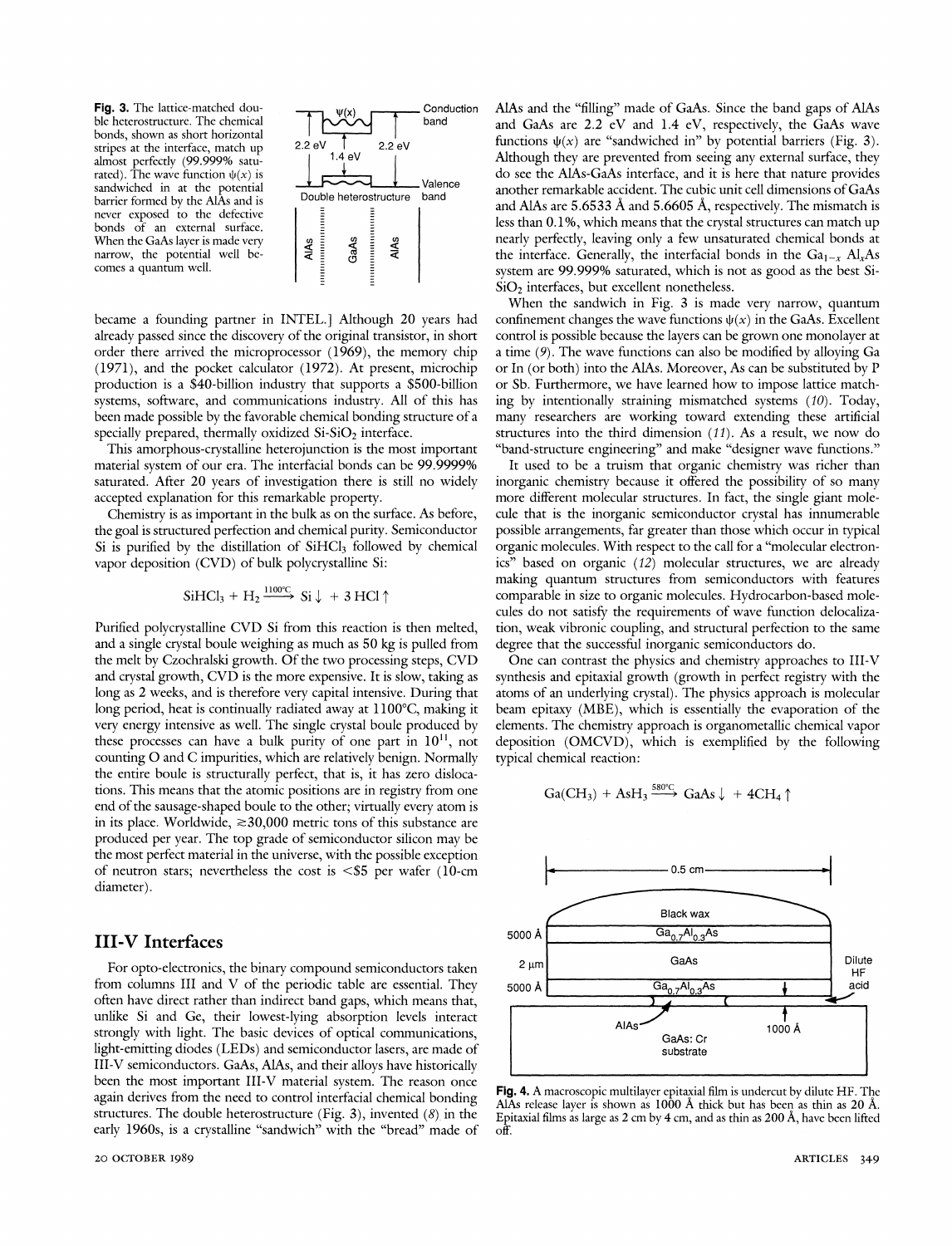to glass by natural intermo**lecular forces. A 1500 A pears transparent with a** 



Thin-film epitaxy by OMCVD is more flexible, faster, lower in cost, and more suited for industrial production than MBE.

The development of double-heterostructure 111-V semiconductor lasers (13) together with the demonstration of low-loss  $SiO<sub>2</sub>$  glass fibers (14), which coincidentally occurred in the same year (1969), gave birth to optical communications. Optical fibers are already the technology of choice in new trunk and long-distance communications installations. It is predicted that optical fibers will eventually connect to individual telephone subscribers, making unprecedented bandwidth available for revolutionary new services.

The tremendous advance of solid-state electronics in the past 40 years was not inevitable, but depended on a combination of fortunate discoveries and on our ability to control chemical bonding structures, particularly at surfaces and interfaces. Progress was punctuated by three major accidents of inorganic surface (or interfacial) chemistry. (i) It all began fortuitously with the natural air-grown oxide of Ge, which forms an interface with 99.99% saturated bonds. (ii) Almost 20 years later, the thermal oxidation recipe for Si was finally perfected. The  $Si-SiO<sub>2</sub>$  interface can have 99.9999% saturated bonds. (iii) The accidental lattice match between GaAs and **AlAs** ensures an interface with 99.999% saturated bonds. The percentage of saturated bonds is the chemical figure-ofmerit for semiconductor interfaces.

# **Current Applications of Semiconductor Surface Chemistry**

From these examples, and in hindsight, it is clear that our present level of electronic sophistication is the result of luck, trial-and-error, and the beneficence of nature, aided in small part by a few critical theoretical insights. It is much more difficult to predict what current work will be important in the **future.** I mention a few ongoing research topics, with disproportionate emphasis on my own research interests.

The search continues for semiconductor interfaces with ever<br>better figures-of-merit. The best semiconductor interface now better figures-of-merit. The best semiconductor interface now ' vn was identified as such only 3 or 4 years ago, though the :ular surface has been well known since the dawn of the Si age. ... .icrochip manufacturing plants all over the world, Si is oxidized thermally, and openings are etched in the oxide by hydrofluoric (HF) acid to expose the bare hydrophobic surface again. It is now apparent that this robust hydrophobic surface has a monolayer covering of predominantly Si-H covalent bonds (15). In the most favorable of cases, this leaves less than one electrically active defect among  $10^7$  surface atoms for a 99.99999% saturation of surface bonds, a record for any semiconductor interface (16). At present this

good, and, being a buried interface, it is much more durable. The vacuum-semiconductor interface has been the subject of a tremendous concentration of scientific effort in the past 15 years. Such surfaces are relatively easy to prepare, and a wide range of spectroscopic techniques are available to study them. Each different crystallographic orientation of a given crystal has its own plethora of

is merely of scientific interest, since the  $Si-SiO<sub>2</sub>$  interface is almost as

**Fig. 5.** The epitaxial liftoff **Fig. 5.** The epitaxial liftoff **surface reconstructions** (local geometrical changes associated with films can be bonded directly **surface energy minimization**). For example, the (7  $\times$  7) surface-energy minimization). For example, the (7 × 7) reconstruction of the Si (111) surface has been studied in detail (17). Generally, Films can be bonded directly<br>to glass by natural intermo-<br>lecular forces. A 1500 Å<br>thick Al<sub>0.3</sub>Ga<sub>0.7</sub>As (GaAs/<br>Al<sub>0.3</sub>Ga<sub>0.7</sub>As double hetero-<br>structure on a glass slide ap-<br>structure on a glass ideal (17). Generally,<br>st thick  $Al_{0.3}Ga_{0.7}As$  double hetero-<br>Al<sub>0.3</sub>Ga<sub>0.7</sub>As double hetero-<br>Response to the chemical bond defect density figure-of-merit. A vacuum simply does chemical bond defect density figure-of-merit. A vacuum simply does **structure on a glass slide ap-** not provide strong covalent bonding partners. The real importance pears transparent with a brownish tint. The length **brownish tint.** The length **brownish tint.** The length **of vacuum-semiconductor** interface studies will probably lie in helping to understand and control III-V epitaxial helping to understand and control III-V epitaxial growth processes (18). Ultimately, in order to fully exploit band-structure engineering and designer wave functions, an inorganic synthesis technology must be perfected such that the exact positions of the column I11 and column V elements in the final structure can be precisely controlled. In vapor phase growth, the surface reconstructions represent the chemical intermediate state, before the permanent tetrahedral structure is locked into place.

> Direct growth of 111-V epitaxial films on foreign substrates has also attracted considerable attention. Since the film and substrate material are not lattice matched, semiconductor quality is compromised. A new technology called epitaxial liftoff is expected to overcome these problems and find many uses in thin film science. Among alloys of the 111-V semiconductors, only the Al-rich alloys are attacked by HF acid. The etch rate selectivity of **AlAs** versus GaAs in dilute HF acid is at least 100,000,000 to 1. If a thin **AlAs**  layer is the first layer to be grown in a multilayer epitaxial sequence (Fig. 4), then a large-area film can be undercut fiom its growth substrate by taking advantage of this remarkable selectivity. Crackfiee epitaxial films as large as 2 cm by 4 cm and as thin as 200 A have been lifted off in this way. This type of liftoff had been attempted in the past (19, 20) but has become practical only recently (21). The **AlAs** release layer shown in Fig. 4 is 1000 A thick, but 20 A thick (seven monolayers) **AlAs** release layers work equally well. Importantly, the original growth substrate is reusable.

> The epitaxial liftoff film, supported by wax, bonds naturally by van der Waals intermolecular forces to any smooth substrate. The bond is permanent, and the wax can be rinsed away in trichloroethylene. The transparent appearance of a 1500 Å thick  $Al_{0.3}Ga_{0.7}As/$ GaAs/ $Al<sub>0.3</sub>Ga<sub>0.7</sub>As double heterostructure bonded to glass by van$ der Waals forces is shown in Fig. 5. To date a number of devices have been demonstrated: double-heterostructure GaAslAlGaAs thin-film diode lasers on glass (22), GaAs metal-semiconductor field effect transistors (MESFETs) on glass and Si (23), strained singlequantum well InGaAs/GaAs high electron mobility transistors (HEMTs) (24), and GaAs optical receivers integrated onto LiNbO<sub>3</sub> waveguides. We have extended this technology to InP-based semiconductors (quarternaries) through the use of ultrathin (20  $\AA$ ) pseudomorphic strained AlAs release layers.

> The ability to separate the epitaxial growth substrate from the active thin film permits a considerable increase in the sophistication of materials engineering. In particular, the properties of the supporting substrate can be optimized separately from those of the epitaxially grown film. There are many attributes in which 111-V growth substrates have inadequate physical properties, among them being: radiation hardness for military electronics; mechanical strength; mechanical flexibility; thermal conductivity for high-power applications; light weight for space applications; substrate transparency for photomultiplier photocathode applications; low substrate dielectric constant for increased speed in supercomputers; low cost for solar cell applications; opto-electronic integration, such as 111-V films on silicon; electro-optic integration, that is, III-V films on  $LiNbO<sub>3</sub>$  and glass optical waveguides. Materials engineers can now combine the 111-V devices to substrates that have the required physical properties.

> Of these applications, the most interesting may be solar cells. It has been believed that there was an inevitable compromise between